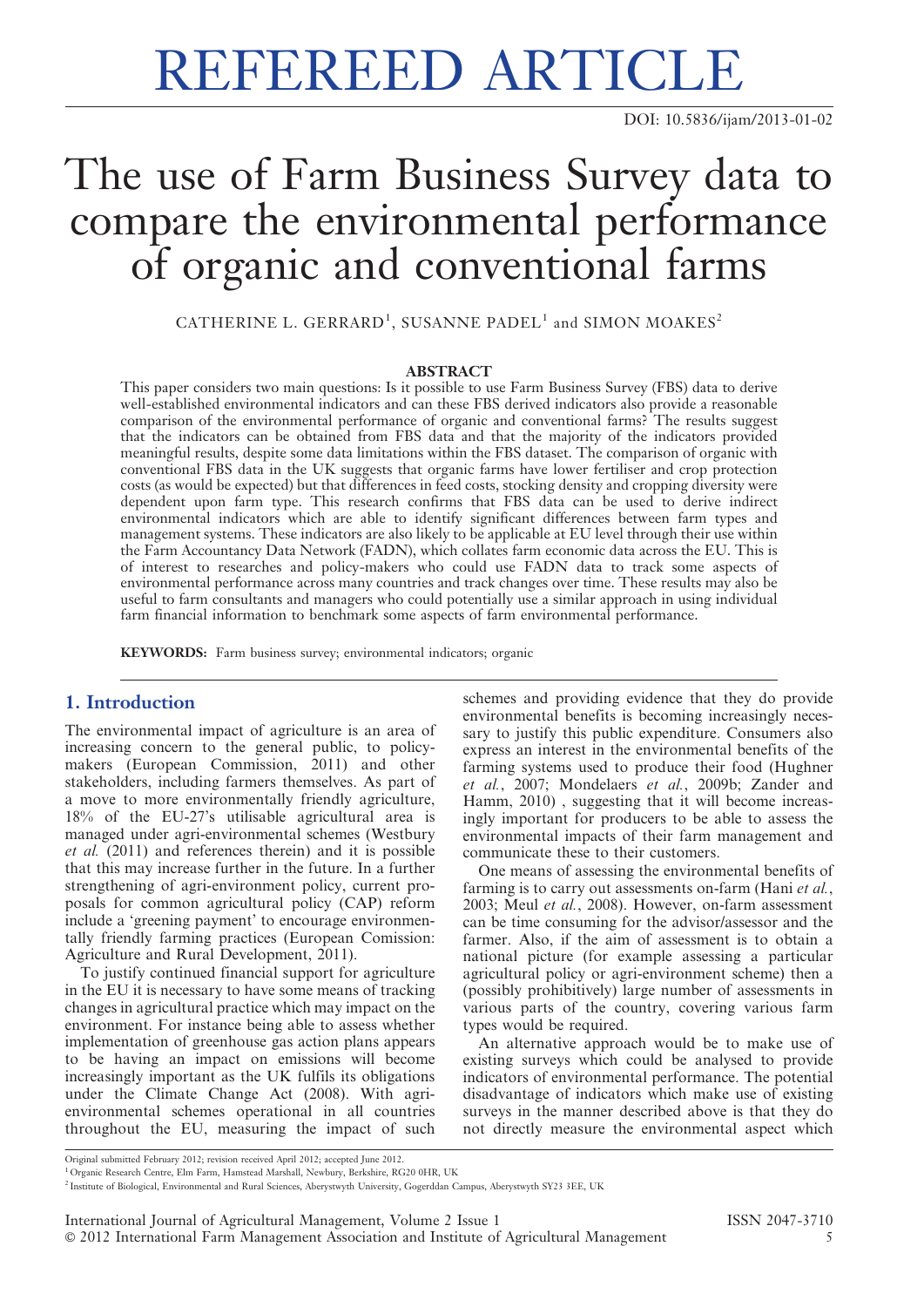they are assessing but rather give information about management practices or other aspects that may influence it (Bookstaller et al., 2008; Makowski et al., 2009). It is necessary to assess the validity of such 'indirect' or 'proxy' indicators as they are potentially less accurate than direct measurement. However, the advantage of such indicators is their lower cost (Bookstaller et al., 2008; Makowski et al., 2009) and the ability to use surveys which have been carried out regularly over a long period of time and so to track changes in practices which may impact on the environment. This advantage means that it is worth investigating the use of indirect indicators further and this has been explored in a number of European research

Ittersum et al., 2008), BioBio (Dennis, 2009). Some projects, e.g. IRENA and SEAMLESS, have tried to combine environmental and financial databases to undertake integrated assessments but due to their complexity have often been unable to provide results across the EU or have not been updated regularly due to high costs. However, it may be possible to achieve at least a basic environmental performance indication from annual data collections such as economic or financial surveys e.g. the EU FADN (farm accountancy data network). Thus, it appears necessary to explore whether it is possible to obtain such environmental indicators from financial information in existing surveys.

projects e.g. IRENA (EEA, 2005), SEAMLESS (Van

In England and Wales the FADN data is collected through The Farm Business Survey (FBS). It is a survey of farm income and expenditure which is carried out in England and Wales on an annual basis on a representative sample of farms (based on proportions of different farm sizes and types within the sample as compared to the overall population of UK farms based on Farm Structure Survey data). Therefore it is a potential candidate for use in providing indirect environmental indicators. Similar surveys are also carried out in Scotland and in Northern Ireland which records more detail on fertilisers and physical quantities of feeds.

As part of the FADN, indicators that are developed utilising FBS data may also be transferrable for use in other countries. However, the survey focuses on financial rather than physical or environmental data. Thus some indicators may require additional calculation to convert from financial to physical values. Others may not give as much detail as would be ideal from an environmental assessment perspective.

Westbury *et al.* (2011) investigated the use of FBS data to carry out an agri-environmental footprint index (AFI) assessment to measure the environmental impact of arable, lowland livestock and upland livestock farming in England and to assess whether there were differences in AFI due to participation in agri-environmental schemes. The variables they used included fertiliser units (tonnes, derived from cost) per ha utilisable agricultural area (UAA), crop protection costs per ha UAA, % of UAA that was irrigated, electricity costs and machinery, heating and vehicle fuels and oil per ha UAA, Shannon indices of both crop diversity and land-use diversity, the percentage of farm land that was woodland or uncropped land, average number of livestock units per ha UAA, and percentage of UAA that was classified as rough grazing. Where physical units rather than costs were required they were obtained using standard costs (i.e. costs for that specific product pertaining at that time).

Similarly, Corson et al. (2010) used FADN data but focussed on the use of such data to estimate emission inventories of French farms. They estimated fertiliser nitrogen, phosphorus and potassium (N, P, K) inputs, pesticide inputs and the N, P, K imported in animal feed and the amount of N, P, K output based on quantities of agricultural products sold. Physical amounts were obtained from cost data using standard costs and information on the concentration of N, P, and K in commercially available fertilisers and animal feedstuffs.

Environmental indicators have also been developed as part of EU-funded research projects, (as mentioned above). The EU-funded BioBio project ('Indicators for Biodiversity in Organic and Low Input Farming Systems') suggested a range of indicators under the main headings of genetic, species, and habitat diversity and included a section on farm management indicators that can be derived from existing data sets (Dennis, 2009). Also, the 'Indicator Reporting on the Integration of Environmental Concerns into Agricultural Policy' (IRENA) project aimed to develop a set of indicators for monitoring environmental integration into the CAP (EEA, 2005). Those indicators which they deemed 'useful' included; area under nature protection or organic farming, cropping or livestock patterns, level of intensification, population of farmland birds, emissions of methane, nitrous oxide or ammonia, land use change. However, it is worth noting that not all of these indicators are easily assessed using the financial data available from FADN/FBS.

In this paper the potential of FBS data to provide environmental indicators is investigated by considering a comparison of conventional and organic farming systems with the main aim of assessing whether is it possible to derive some of the well-established environmental indicators developed in the above mentioned projects from a set of Farm Business Survey (FBS) data.

The study focused on well established indicators selected from a range of sources including those referred to above because they have been found by other authors to be useful in assessing the environmental impact of farming (see Table 1) and because they could be derived from farm income/business data. Similar indicators have been suggested by many other authors (Cooper *et al.*, 2009; Halberg et al., 2005a; Halberg et al., 2005b), although without a view to deriving them from accounts/economic data sets.

As the indicators were used outside the context in which they were originally developed, it was necessary to verify that they give reasonable results in this new context. This was done by using them in a comparison of organic and conventional farms. As discussed previously, successful identification of indirect indicators of environmental performance which could be derived from financial data would be useful to both researchers and policy-makers. The long term records stored within the FBS dataset allow continuous, longterm coverage of the changing situation across a range of farm types (and potentially countries using FADN data). Thus such indicators could therefore be used to evaluate the impact of various policy decisions. The approach could also be of potential interest for consultants and farm managers who could use financial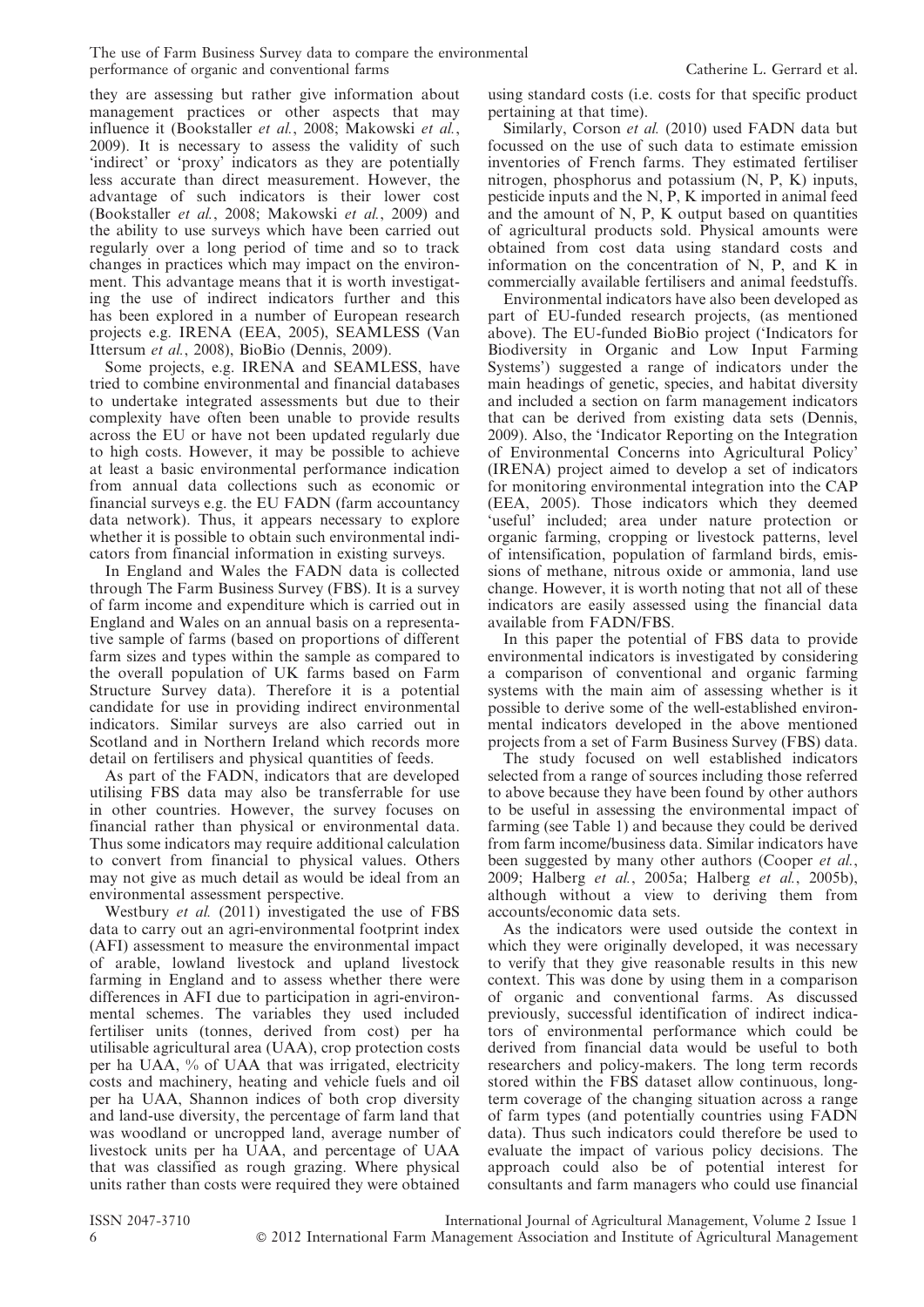Table 1: The indicators used in this study and the previous research which supports the use of these indicators.

| <b>Indicators</b>                | <b>Eurostat</b><br>(2011) | <b>Biobio</b><br>(Dennis, 2009) | <b>IRENA (EEA,</b><br>2005) | Westbury<br>et al. (2011) | Gomez-Limon and<br>Sanchez-Fernandez (2010) |
|----------------------------------|---------------------------|---------------------------------|-----------------------------|---------------------------|---------------------------------------------|
| Fertiliser use                   |                           |                                 |                             |                           |                                             |
| Pesticide use                    |                           |                                 |                             |                           |                                             |
| Purchased feed use               |                           |                                 |                             |                           |                                             |
| Intensification/ Extensification |                           |                                 | ⌒                           |                           |                                             |
| Agri-env schemes                 |                           |                                 | ∧                           |                           |                                             |
| Crop/land-use diversity          |                           |                                 | х                           |                           |                                             |
| Average LUs per ha forage        |                           |                                 |                             |                           |                                             |

data that a farm must keep for taxation purposes to derive some level of environmental information about that farm.

The paper aims to answer two main questions. Firstly it aims to assess whether such environmental indicators can be successfully derived from the mainly financial data collected in the Farm Business Survey and secondly it aims to use these indicators to compare organic and conventional farms as a means of verifying the effectiveness of the indicators. Section 2 discusses the indicators used and how they have been derived from FBS data. Section 3 presents the results from using these indicators, demonstrating their use in comparing organic and conventional systems across farm types. Section 4 discusses the results and the potential for the use of these types of indicators in the future.

#### 2. Methods

The use of FBS data to provide environmental indicators was investigated using FBS data from 2008– 09 (Department for Environment Food and Rural Affairs and National Assembly for Wales, 2008–2009) and 2009–10 (Department for Environment Food and Rural Affairs and National Assembly for Wales, 2009– 2010). The data were unweighted as the weightings provided with FBS data do not take into consideration whether or not a farm is organic and so may not result in a representative sample for organic farms (Hansen et al., 2009). The FBS database has two main sections: the 'Calcdata' section contains the variables which Defra (UK Department for Environment Food and Rural Affairs) considers will be most useful to researchers and policy makers. These include variables such as LFA status, region, livestock units for various livestock types, costs of various inputs, and areas of various crops. Some of these are taken directly from the farm return data collected, others are calculated by Defra from the farm return data. The second section of the database is the 'FASdata' section which contains all of the farm return data collected. The variables used to calculate the indicators (shown in italics below) were taken from the 'Calcdata' section of the FBS database.

For several indicators two denominators are shown. The use of UAA as a denominator can be seen as giving a bias towards extensive farming as extensive systems are likely to have a higher denominator, giving a lower total value for the indicator and, in many cases, implying a lower environmental impact. However extensive farms may also potentially have lower yields. Therefore, the financial output was also used as a denominator in some cases as a proxy for production

levels. The output value excluding subsidies was used in this study as, since decoupling, subsidies in general do not tend to vary with physical output and so this was deemed to be the best proxy for production levels.

The indicators and the FBS variables used to calculate them (text in italics) are listed in Table 2 below.

The Shannon crop diversity index sums over all the crops considered. For example, if a farm has 20ha of crops, consisting of 15ha wheat and 5 ha oats the Shannon diversity index would be:  $H = -(15/20)ln(15/20)$  $(5/20)ln(5/20)$ . The higher the result, the greater the diversity (one single crop will give H=0). The 'total area considered' was taken as the denominator in the area fractions due to the fact that the FBS crop areas can include main crops and multiple cropping (i.e. where more than one crop is planted in a year they will count both crops) whereas UAA and other total areas calculated in the 'Calcdata' section of the FBS database only use the main crop areas (i.e. they correctly measure the total area of the farm but therefore if a field is cropped twice in one year do not take that into consideration) and so using these as denominators could result in a negative Shannon index. Farms with no land in any of these categories were excluded from the sample.

The data were split into the 'robust farm types' (cereals, general cropping, horticulture, pigs, poultry, dairy, LFA [less favoured area] grazing livestock, lowland grazing livestock, mixed and 'other' farms). Where 'all' farm results are quoted, these are not weighted based on the sample sizes of the individual farm types and so can be skewed by one farm type with particularly high or low values for the indicator e.g. the horticulture farm results skew the 'all' farms results upwards for the intensity indicator. The 'robust farm types' are a Defra classification of farm types which aggregates some of the EC types (which are very specialised) to provide 10 types of farm as described above. Farms are classified into one of these types based on the contribution of different enterprises towards their overall financial situation (i.e. based on output per production unit). Following the disclosure requirements for Defra, samples of five farms or fewer cannot be published.

As farm types are being directly compared within a year it would be possible to use costs as proxies for physical amounts without taking into consideration price changes, as would be necessary if performance across several years was analysed. The limitations of this approach are discussed in the conclusions.

The results of this comparison are discussed later in this paper with regards to the question of whether FBS data can be useful in providing environmental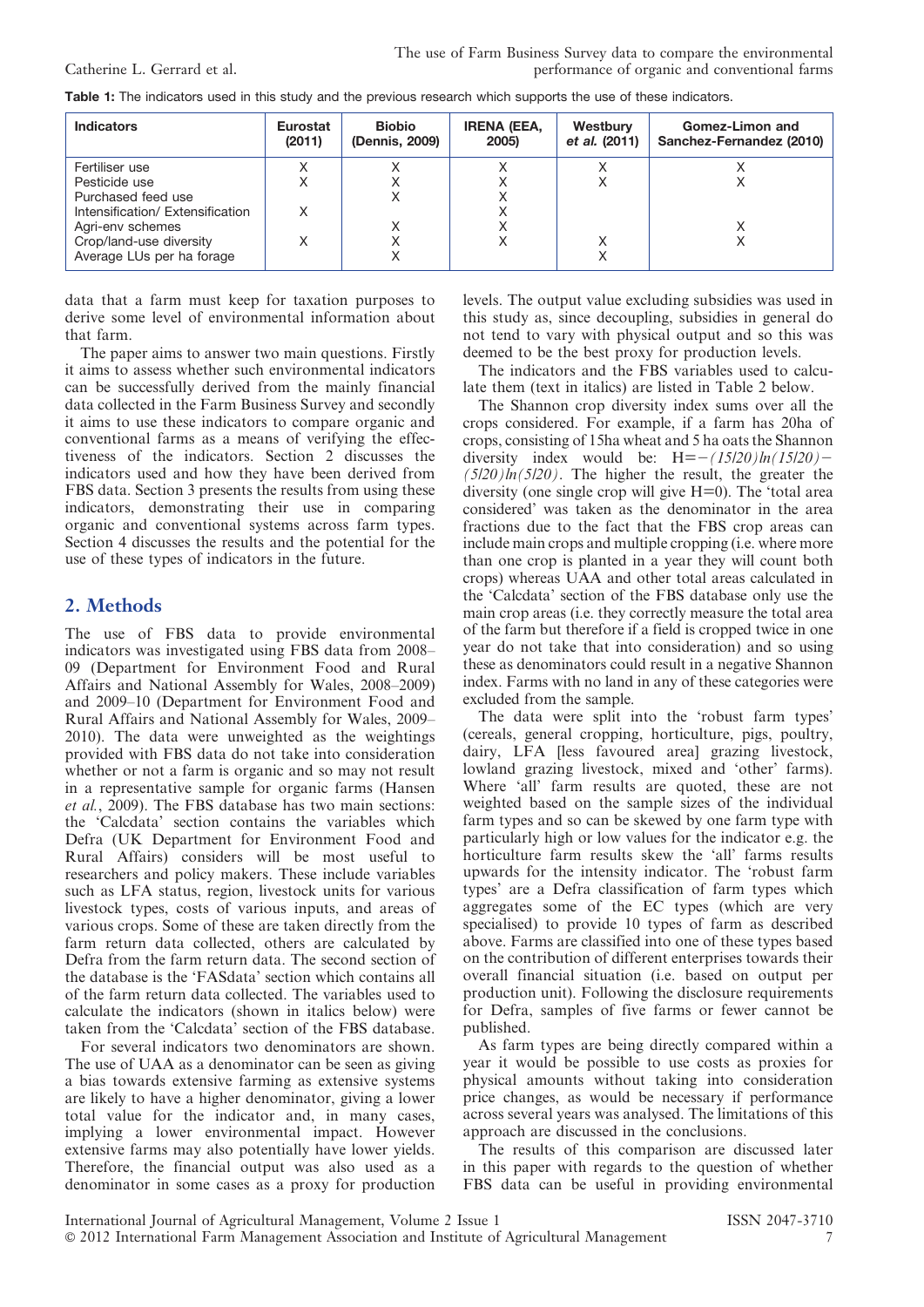The use of Farm Business Survey data to compare the environmental performance of organic and conventional farms Catherine L. Gerrard et al.

Table 2: Indicators used and their calculation using FBS calcdata variables.

| Indicator                                                                                                                                                | <b>Calculation</b>                                                                                                                                                                                                                                                                                                                                                                                                                                                                                                                                                                                                                                           |
|----------------------------------------------------------------------------------------------------------------------------------------------------------|--------------------------------------------------------------------------------------------------------------------------------------------------------------------------------------------------------------------------------------------------------------------------------------------------------------------------------------------------------------------------------------------------------------------------------------------------------------------------------------------------------------------------------------------------------------------------------------------------------------------------------------------------------------|
| Cost of fertiliser per ha utilisable                                                                                                                     | agriculture.fertiliser.costs/UAA and agriculture.fertiliser.costs/                                                                                                                                                                                                                                                                                                                                                                                                                                                                                                                                                                                           |
| agricultural area (UAA) and per output<br>Cost of pesticide per ha UAA and per                                                                           | output.from.agriculture.excl.subsidies<br>agriculture.crop.protection.costs/UAA and agriculture.crop.protection.costs/                                                                                                                                                                                                                                                                                                                                                                                                                                                                                                                                       |
| output                                                                                                                                                   | output.from.agriculture.excl.subsidies                                                                                                                                                                                                                                                                                                                                                                                                                                                                                                                                                                                                                       |
| Purchased feed per UAA and per<br>livestock units (LU)                                                                                                   | (feedingstuffs.costs.purchased-fodder.costs)/UAA or LU                                                                                                                                                                                                                                                                                                                                                                                                                                                                                                                                                                                                       |
| An intensification indicator (EEA, 2005)<br>consisting of the sum of fertiliser cost,<br>pesticide cost and purchased<br>concentrate cost divided by UAA | (agriculture.fertiliser.costs+agriculture.crop.protection.costs+(feedingstuffs.<br>costs.purchased-fodder.costs))/UAA                                                                                                                                                                                                                                                                                                                                                                                                                                                                                                                                        |
| Monetary receipts from agri-<br>environmental schemes per ha UAA                                                                                         | agri.environment.schemes.payments/UAA                                                                                                                                                                                                                                                                                                                                                                                                                                                                                                                                                                                                                        |
| Average number of grazing livestock units<br>(GLUs) per ha of forage area                                                                                | Grazing.LU/(forage.grazing.fallow.area-fallow.area)                                                                                                                                                                                                                                                                                                                                                                                                                                                                                                                                                                                                          |
| Shannon crop diversity index                                                                                                                             | Shannon crop diversity index = $H = -\sum p_i ln(p_i)$                                                                                                                                                                                                                                                                                                                                                                                                                                                                                                                                                                                                       |
|                                                                                                                                                          | Where each $p_i$ is the area fraction of each individual crop (i.e. the area of the crop<br>over the total cropping area).                                                                                                                                                                                                                                                                                                                                                                                                                                                                                                                                   |
|                                                                                                                                                          | The area fractions are calculated as: barley.area / total area considered, beans.area<br>/ total area considered, horticulture.area / total area considered, oilseed.rape.area<br>/ total area considered, peas.area / total area considered, potatoes.area / total<br>area considered, permanent.grass.area / total area considered, sugar.beet.area /<br>total area considered, wheat area / total area considered,<br>where total area considered was calculated as:<br>Total area considered = barley.area + beans.area + horticulture.area +<br>oilseed.rape.area + peas.area + potatoes.area + permanent.grass.area +<br>sugar.beet.area + wheat.area. |

indicators. For all of the indicators, where the denominator is zero (giving a divide by zero error) the farm is excluded from the sample for that particular indicator.

For each indicator the mean and median are quoted. The means of ratios were calculated by taking the ratio for each individual farm and then averaging over all farms i.e. taking mean(A/B) rather than  $mean(A)/mean(B)$ . This approach was taken as it is the calculation method which must be used in taking the medians and so it meant that the formulae were consistent across the main descriptive statistics used. Also, calculating the mean in this way gives each farm equal weighting. It will mean, however, that farms with larger values for the ratios will result in a larger overall mean than if mean $(A)/$ mean $(B)$  were used but this is balanced by also taking the median which is much less susceptible to outliers.

Two approaches were taken to assessing the significance of any apparent difference in performance on each of the indicators between organic and conventional farms of each farm type. A two-tailed t-test was used to compare organic and conventional farms (Levene's test was carried out first to evaluate whether or not the variances were equal and then the appropriate p-value was taken based on this). However, this commonly used test for comparing two samples of data assumes that the data has a Gaussian (also known as normal) distribution. In the case of FBS data split by farm type this assumption did not often hold true. As the organic and conventional data sometimes had different distributions, it was not possible to use transformations to regain a Gaussian distribution. The data were therefore also evaluated using a non-parametric test, the Mann-Whitney U test. This test compares medians (rather than means as in the t-test) and so is less likely to be influenced by outliers and does not assume a Gaussian distribution for the data.

The Mann-Whitney p-values quoted were based on the asymptotic significance as the exact significance test was too demanding of computing power and so could not be completed, a common issue in using this test. The Mann-Whitney U tests were also re-run using the alternative Monte Carlo significance test. This gave the same results for all of the variables except for purchased feed cost/livestock units for LFA grazing livestock farms, and grazing livestock units per forage area for LFA grazing livestock farms. In both cases a very slight difference in p-value led to a difference in significance level and in both cases the asymptotic significance gave the lower significance and so, to err on the side of caution, is the significance level quoted in the tables below. Where the results of both the t-test and the Mann Whitney U test agree there is a strong assurance that the result is accurate. Where they disagree the Mann-Whitney U test has been assumed to be the more accurate as its assumptions are better suited to this data set.

In all of the tables showing the statistical results \*\*\* represents significance at the  $0.5\%$  level, \*\* at the  $1\%$ level, \* at the 5% level, N.S indicates that no statistical significance was found and n/a indicates that no comparison of organic and conventional was carried out either because the organic sample was unavailable or, in the case of 'all farms', because the farm-type specific tests are more meaningful. Both tests were run using SPSS Statistics (V18) (IBM, 2009).

In all of the comparisons there was good agreement between the 2008–09 and 2009–10 data and therefore only the results for 2009–10 data are presented in Section 3, however it will be highlighted in the discussion where there were differences between the two years. For most variables the mean values were considerably higher than the median value, due to outliers with very high values. Therefore the median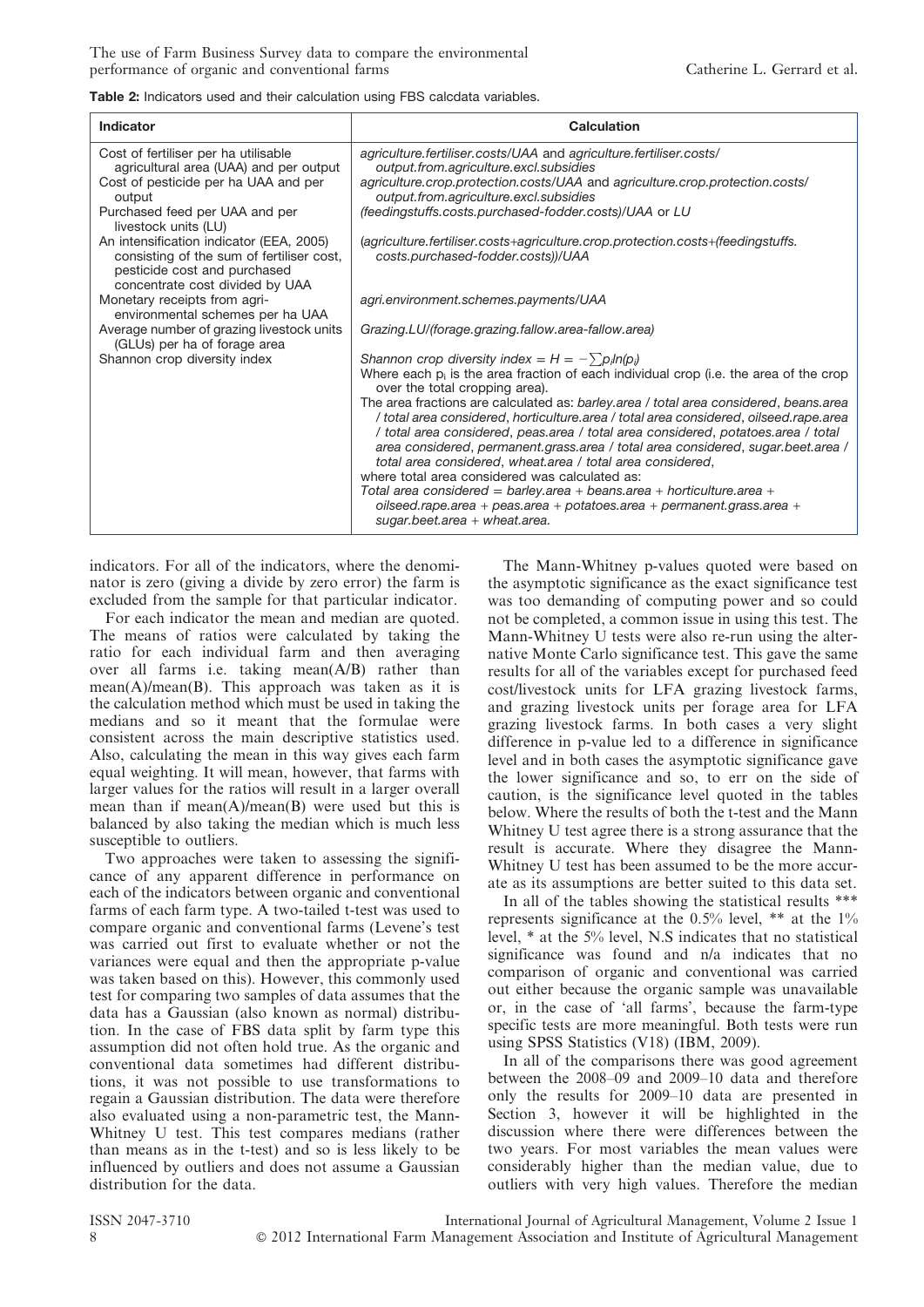value may be more indicative of typical values for each farm type.

#### 3. Statistical results of the comparison

This section presents the statistical results, followed by a discussion of the implications of these with regards to verifying that these indicators are valid in the following section.

#### Fertiliser costs per UAA and per output

Considering individual farm types, it can be seen from Table 3 that horticultural farm expenditure was highest for fertiliser per UAA whereas poultry farms spent the least; costs were also low for pig farms and both types of grazing farms. Considering costs per financial output, poultry and pig farms again showed low costs but there were higher costs for cereals and general cropping farms. LFA grazing livestock farms had higher fertiliser costs per output than other livestock-related farm types (possibly due to lower financial income).

The statistical significance of the results is also investigated in Table 3. This shows the mean and median fertiliser costs per UAA and per financial output for conventional (marked CF) and organic (marked OF) farms and the results of the t-test and Mann-Whitney U test. It can be seen from these that there is good agreement that fertiliser cost differs significantly between organic and conventional farms for all farm types, as would be expected from the nature of organic farming (Mondelaers et al., 2009a). Only for horticultural farms in 2009/10 (and in 2008/09 for the t-test only) does there appear to be a lower significance.

Crop protection costs per UAA and per output Table 4 indicates that horticultural farms had the highest costs for crop protection per UAA and that pig, poultry and grazing livestock farms (LFA and lowland) had lower expenditure. It was also found that cereals and general cropping farms had the highest crop protection costs per financial output (Table 4) whilst poultry farms had the lowest.

Crop protection costs differed significantly across the farm types whether the denominator was UAA or financial output and that organic farms had significantly lower costs, which would be expected due to severe restrictions on crop protection usage on organic farms.

#### Purchased feed cost per UAA and per LU

This indicator included both purchased forage and purchased concentrates, and Table 5 indicates that the purchased feed costs were particularly high on poultry and pig holdings (both per UAA and per LU). However, it should be noted that for both of these there was limited or no organic data. Lowland grazing livestock farms in particular had lower purchased feed costs with LFA grazing livestock farms having slightly higher costs. Dairy holdings had higher purchased feed costs than grazing livestock farms but lower than pig and poultry holdings.

There was less of a significant difference between purchased feed costs for organic and conventional farms than there was for fertiliser or crop protection costs (Table 5). For dairy farms the purchased feed cost per livestock unit was slightly higher for organic than for conventional farms but this was generally not significant (or only significant at a low confidence level in 2008/09) and probably reflects the higher price of organic feed rather than greater use of purchased feed, and is discussed further later. For lowland grazing livestock there was a greater difference, with organic farms having significantly lower purchased feed costs. This was also reflected in LFA grazing livestock farms although with slightly lower significance. In general, the results for mixed farms indicated that median

Table 3: Statistical results for fertiliser cost /UAA (£/ha) indicator and fertiliser cost / output (£/£) indicators

|                      |           |        |                |        | Fertiliser cost per UAA |                  | Fertiliser cost per output (£)' |       |        |        |                  |
|----------------------|-----------|--------|----------------|--------|-------------------------|------------------|---------------------------------|-------|--------|--------|------------------|
| Farm type            |           | sample | mean           | t-test | median                  | Mann-<br>Whitney | sample                          | mean  | t-test | median | Mann-<br>Whitney |
| Cereals              | <b>CF</b> | 356    | 158            | $***$  | 156                     | $***$            | 356                             | 0.201 | $***$  | 0.198  | $***$            |
|                      | OF        | 17     | 11             |        | 0                       |                  | 17                              | 0.021 |        | 0.000  |                  |
| General              | <b>CF</b> | 197    | 175            | $***$  | 158                     | $***$            | 197                             | 0.141 | $***$  | 0.132  | $***$            |
| cropping             | OF        | 12     | 19             |        | 9                       |                  | 12                              | 0.015 |        | 0.003  |                  |
| Horticulture         | <b>CF</b> | 200    | 5897           | N.S    | 365                     | $\star$          | 201                             | 0.036 | N.S    | 0.027  | $\star$          |
|                      | OF        | 10     | 3246           |        | 21                      |                  | 10                              | 0.024 |        | 0.005  |                  |
| Pigs                 | <b>CF</b> | 54     | 37             | n/a    | 0                       | n/a              | 62                              | 0.01  | n/a    | 0.000  | n/a              |
| Poultry              | CF        | 52     | 11             | n/a    | 0                       | n/a              | 67                              | 0.002 | n/a    | 0.000  | n/a              |
| Dairy                | СF        | 397    | 145            | $***$  | 136                     | $***$            | 397                             | 0.06  | $***$  | 0.054  | $***$            |
|                      | OF        | 51     | 8              |        | 0                       |                  | 51                              | 0.004 |        | 0.000  |                  |
| LFA grazing          | CF        | 252    | 47             | $***$  | 39                      | ***              | 525                             | 0.083 | ***    | 0.076  | $***$            |
| livestock            | OF        | 41     | $\overline{7}$ |        | 0.6                     |                  | 41                              | 0.02  |        | 0.001  |                  |
| Lowland              | <b>CF</b> | 253    | 53             | $***$  | 32                      | ***              | 253                             | 0.06  | $***$  | 0.046  | $***$            |
| grazing<br>livestock | OF        | 32     | 6              |        | 0                       |                  | 32                              | 0.008 |        | 0.000  |                  |
| Mixed                | <b>CF</b> | 185    | 96             | $***$  | 93                      | ***              | 185                             | 0.097 | $***$  | 0.076  | $***$            |
|                      | OF        | 23     | 13             |        | 0                       |                  | 23                              | 0.016 |        | 0.000  |                  |
| All                  | CF        | 2253   | 616            | n/a    | 92                      | n/a              | 2275                            | 0.092 | n/a    | 0.071  | n/a              |
|                      | OF        | 190    | 179            |        | 0                       |                  | 190                             | 0.013 |        | 0.000  |                  |

In late September 2012, £1 was approximately equivalent to  $\in$ 1.25 and US\$1.62.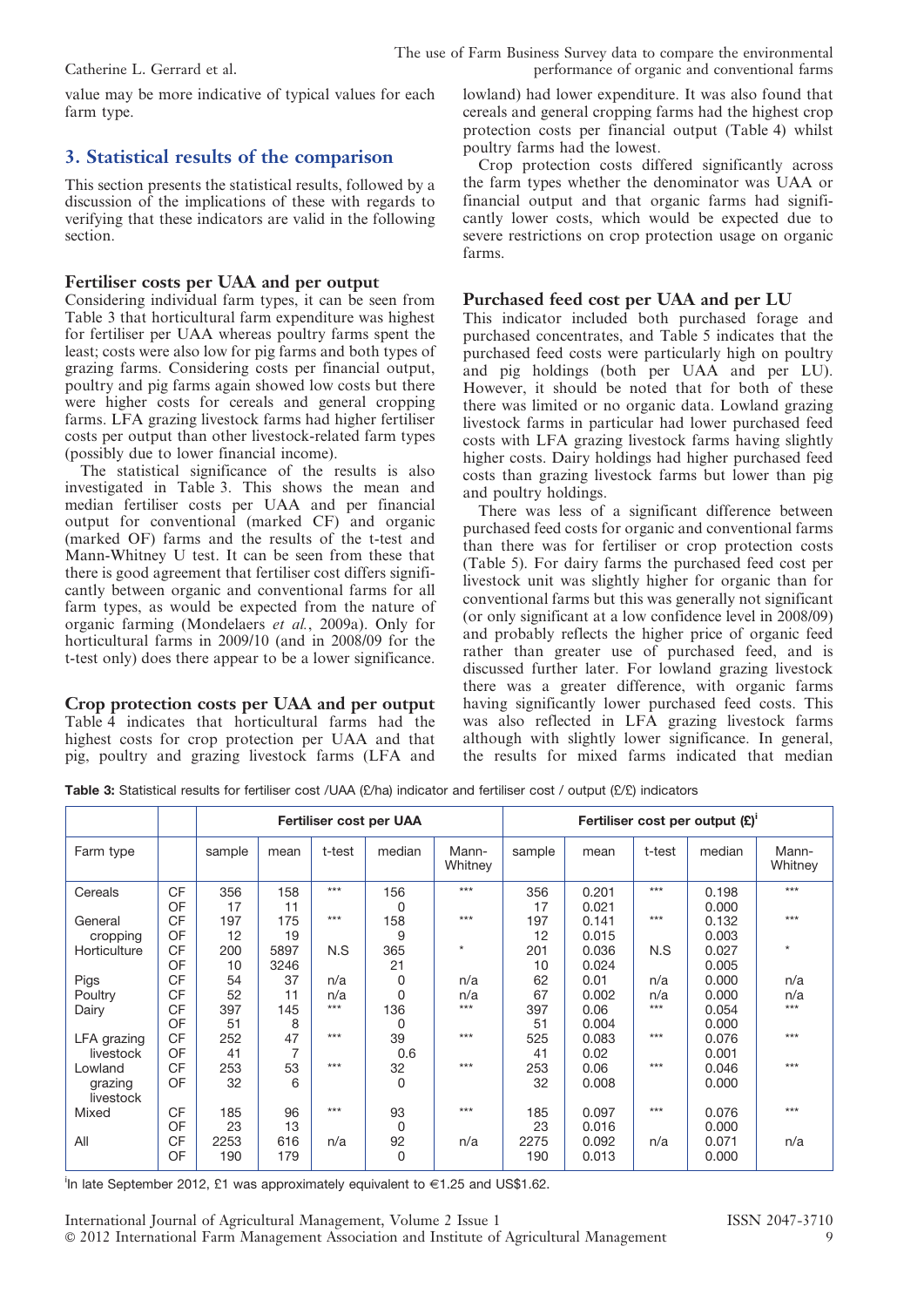The use of Farm Business Survey data to compare the environmental performance of organic and conventional farms Catherine L. Gerrard et al.

|  |  | Table 4: Statistical results for crop protection cost/UAA (£/ha) indicator and for the crop protection cost/output (£/£) indicators |
|--|--|-------------------------------------------------------------------------------------------------------------------------------------|
|--|--|-------------------------------------------------------------------------------------------------------------------------------------|

|                      |           |        |      |        | Crop protection cost / UAA |                  | Crop protection cost / output |       |        |        |                  |
|----------------------|-----------|--------|------|--------|----------------------------|------------------|-------------------------------|-------|--------|--------|------------------|
| Farm type            |           | sample | mean | t-test | median                     | Mann-<br>Whitney | sample                        | mean  | t-test | median | Mann-<br>Whitney |
| Cereals              | <b>CF</b> | 356    | 107  | $***$  | 105                        | $***$            | 356                           | 0.135 | $***$  | 0.128  | $***$            |
|                      | OF        | 17     | 2    |        | 0                          |                  | 17                            | 0.004 |        | 0.000  |                  |
| General              | <b>CF</b> | 197    | 138  | $***$  | 120                        | $***$            | 197                           | 0.105 | $***$  | 0.102  | $***$            |
| cropping             | OF        | 12     | 13   |        | 9                          |                  | 12                            | 0.007 |        | 0.006  |                  |
| Horticulture         | <b>CF</b> | 200    | 1062 | N.S    | 430                        | $***$            | 201                           | 0.028 | $***$  | 0.013  | $***$            |
|                      | OF        | 10     | 491  |        | 0                          |                  | 10                            | 0.005 |        | 0.000  |                  |
| Pigs                 | <b>CF</b> | 54     | 38   | n/a    | 0                          | n/a              | 62                            | 0.009 | n/a    | 0.000  | n/a              |
| Poultry              | <b>CF</b> | 52     | 11   | n/a    | 0                          | n/a              | 67                            | 0.002 | n/a    | 0.000  | n/a              |
| Dairy                | CF        | 397    | 18   | $***$  | 11                         | $***$            | 397                           | 0.007 | ***    | 0.004  | ***              |
|                      | OF        | 51     | 0    |        | 0                          |                  | 51                            | 0     |        | 0.000  |                  |
| LFA grazing          | <b>CF</b> | 525    | 2    | $***$  |                            | $***$            | 525                           | 0.004 | $***$  | 0.002  | $***$            |
| livestock            | OF        | 41     | 0    |        | 0                          |                  | 41                            | 0     |        | 0.000  |                  |
| Lowland              | <b>CF</b> | 253    | 9    | N.S    | 3                          | $***$            | 253                           | 0.008 | $***$  | 0.004  | $***$            |
| grazing<br>livestock | OF        | 32     | ٠    |        | 0                          |                  | 32                            | 0.002 |        | 0.000  |                  |
| Mixed                | <b>CF</b> | 185    | 54   | ***    | 42                         | $***$            | 185                           | 0.046 | $***$  | 0.044  | $***$            |
|                      | OF        | 23     | 6    |        | 0                          |                  | 23                            | 0.004 |        | 0.000  |                  |
| All                  | CF        | 2253   | 133  | n/a    | 15                         | n/a              | 2274                          | 0.04  | n/a    | 0.008  | n/a              |
|                      | OF        | 190    | 28   |        | 0                          |                  | 190                           | 0.002 |        | 0.000  |                  |

organic feed costs were lower, although the results were not significantly different.

Purchased concentrate cost per UAA and per LU

Considering individual robust farm types (Table 6), it can be seen that the highest costs per livestock unit occurred for pig and poultry farms followed by dairy farms. LFA and lowland grazing livestock farms had much lower costs for concentrate feed.

As for purchased feed cost, there is less of a significant difference between organic and conventional farms with regards to purchased concentrate costs than for fertiliser or crop protection costs. For dairy farms the purchased concentrate cost per livestock unit was slightly higher for organic than for conventional farms but this was generally not significant (or only significant at a low confidence level in 2008/09) and again probably reflects higher organic feed prices rather than greater use

of purchased concentrates. For lowland grazing livestock there was a stronger significant difference, with organic farms having lower purchased concentrate costs. This was similarly reflected in LFA grazing livestock farms though with lower significance.

The minima were negative for a small number of farms (10 farms) i.e. fodder.costs exceeded feedingstuff. costs.purchased, suggesting that the fodder.costs variable may include some home-grown forage cost and so this indicator approximates the cost of purchased concentrates but may underestimate it. Extracting data directly from the FBS fieldbook data may allow the use of exact purchased concentrate value, but was not undertaken within the confines of this project.

#### Intensification indicator

The intensification indicator is based on IRENA Indicator 15 (EEA, 2005), and consists of the sum of

|                                                                                                                                         |                                                                                                                       |                                                                             | purchased feed cost /UAA                                                             |                                                     |                                                                             |                                                    | purchased feed cost/LU                                                      |                                                                                 |                                                   |                                                                            |                                                   |
|-----------------------------------------------------------------------------------------------------------------------------------------|-----------------------------------------------------------------------------------------------------------------------|-----------------------------------------------------------------------------|--------------------------------------------------------------------------------------|-----------------------------------------------------|-----------------------------------------------------------------------------|----------------------------------------------------|-----------------------------------------------------------------------------|---------------------------------------------------------------------------------|---------------------------------------------------|----------------------------------------------------------------------------|---------------------------------------------------|
| Farm type                                                                                                                               |                                                                                                                       | sample                                                                      | Mean                                                                                 | t-test                                              | Median                                                                      | Mann-<br>Whitney                                   | sample                                                                      | mean                                                                            | t-test                                            | median                                                                     | Mann-<br>Whitney                                  |
| Pigs<br>Poultry<br>Dairy<br>LFA grazing<br>livestock<br>Lowland<br>grazing<br>livestock<br>Mixed<br>All (incl cereals,<br>horticulture. | <b>CF</b><br><b>CF</b><br><b>CF</b><br>OF<br><b>CF</b><br>OF<br><b>CF</b><br>OF<br><b>CF</b><br>OF<br><b>CF</b><br>OF | 54<br>52<br>397<br>51<br>525<br>41<br>253<br>32<br>185<br>23<br>2253<br>190 | 26556<br>164764<br>703<br>549<br>123<br>68<br>188<br>30<br>294<br>483<br>4645<br>380 | n/a<br>n/a<br>$\star$<br>$***$<br>N.S<br>N.S<br>n/a | 3885<br>8720<br>633<br>511<br>91<br>44<br>90<br>11<br>294<br>44<br>70<br>47 | n/a<br>n/a<br>$**$<br>$***$<br>$***$<br>N.S<br>n/a | 62<br>67<br>397<br>51<br>525<br>41<br>253<br>32<br>185<br>23<br>1833<br>177 | 529<br>1228<br>341<br>380<br>121<br>87<br>100<br>34<br>204<br>175<br>231<br>191 | n/a<br>n/a<br>N.S<br>$***$<br>$***$<br>N.S<br>n/a | 595<br>592<br>340<br>383<br>109<br>59<br>71<br>15<br>85<br>54<br>123<br>73 | n/a<br>n/a<br>N.S<br>$***$<br>$***$<br>N.S<br>n/a |
| gen<br>cropping)                                                                                                                        |                                                                                                                       |                                                                             |                                                                                      |                                                     |                                                                             |                                                    |                                                                             |                                                                                 |                                                   |                                                                            |                                                   |

Table 5: Statistical results for purchased feed cost /UAA (£/ha) indicator and for the purchased feed cost/LU (£/LU) indicators.

ISSN 2047-3710 International Journal of Agricultural Management, Volume 2 Issue 1 10 ' 2012 International Farm Management Association and Institute of Agricultural Management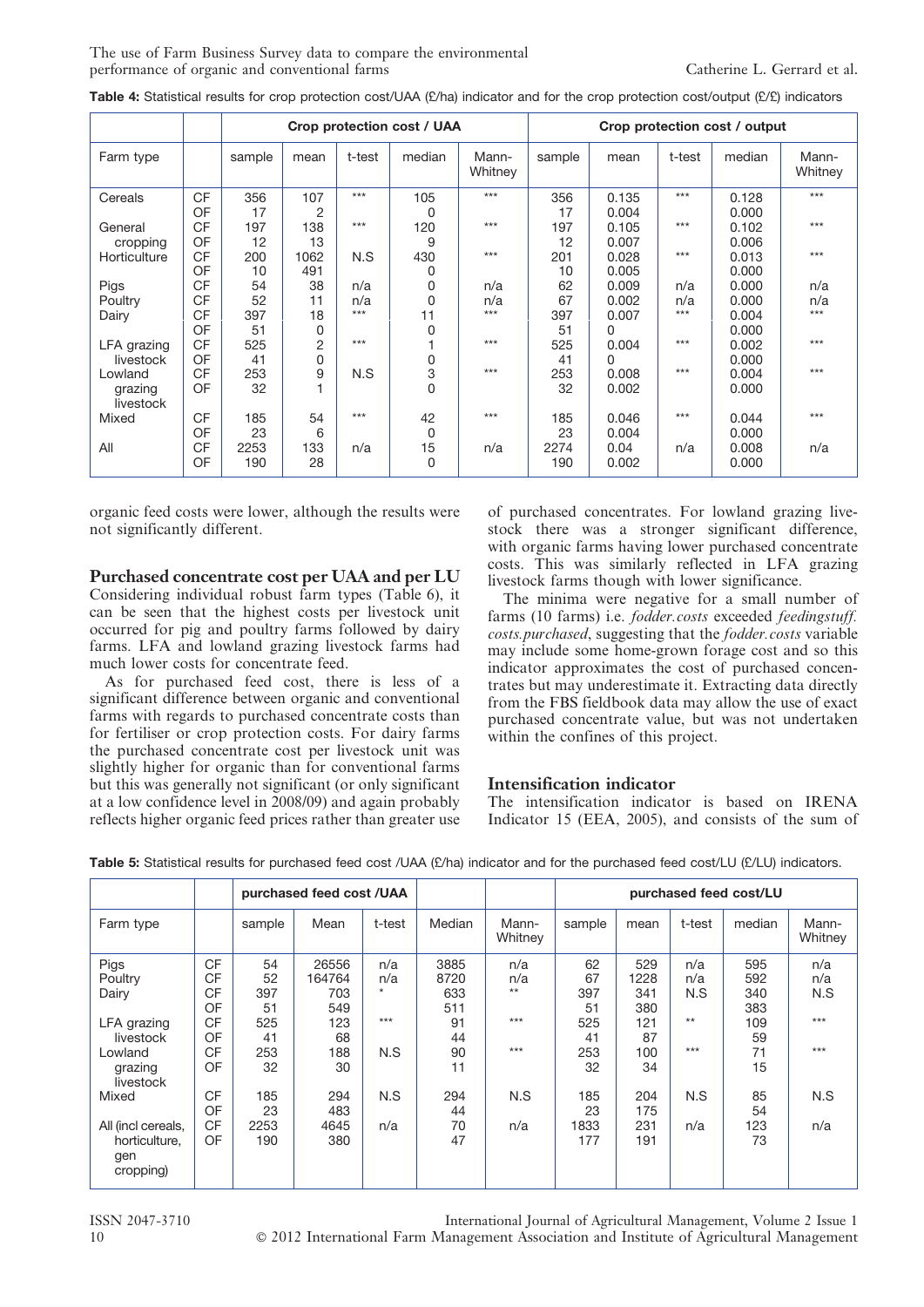|             |           |        |        |         | purchased concentrate cost /UAA |                  | purchased concentrate cost/LU |      |         |        |                  |
|-------------|-----------|--------|--------|---------|---------------------------------|------------------|-------------------------------|------|---------|--------|------------------|
| Farm type   |           | sample | mean   | t-test  | median                          | Mann-<br>Whitney | sample                        | mean | t-test  | median | Mann-<br>Whitney |
| Pigs        | <b>CF</b> | 54     | 26552  | n/a     | 3885                            | n/a              | 62                            | 528  | n/a     | 595    | n/a              |
| Poultry     | <b>CF</b> | 52     | 164764 | n/a     | 8720                            | n/a              | 67                            | 1228 | n/a     | 592    | n/a              |
| Dairy       | <b>CF</b> | 397    | 666    | $\star$ | 588                             | $**$             | 397                           | 323  | N.S     | 313    | N.S              |
|             | OF        | 51     | 521    |         | 485                             |                  | 51                            | 363  |         | 365    |                  |
| LFA grazing | <b>CF</b> | 525    | 104    | $***$   | 77                              | $***$            | 525                           | 100  | $\star$ | 87     | $***$            |
| livestock   | OF        | 41     | 61     |         | 41                              |                  | 41                            | 76   |         | 52     |                  |
| Lowland     | <b>CF</b> | 253    | 173    | N.S     | 82                              | $***$            | 253                           | 92   | $***$   | 66     | $***$            |
| grazing     | OF        | 32     | 25     |         | 10                              |                  | 32                            | 28   |         | 12     |                  |
| livestock   |           |        |        |         |                                 |                  |                               |      |         |        |                  |
| Mixed       | <b>CF</b> | 185    | 286    | N.S     | 71                              | N.S              | 185                           | 196  | N.S     | 79     | N.S              |
|             | OF        | 23     | 478    |         | 40                              |                  | 23                            | 170  |         | 35     |                  |
| All         | <b>CF</b> | 2253   | 4632   | n/a     | 60                              | n/a              | 1833                          | 220  | n/a     | 109    | n/a              |
|             | OF        | 190    | 369    |         | 41                              |                  | 177                           | 181  |         | 63     |                  |

Table 6: Statistical results for purchased concentrate cost /UAA (£/ha) indicator and the purchased concentrate cost/LU (£/LU) indicator

the purchased concentrate cost, fertiliser cost and crop protection cost divided by the UAA (ha). This value was utilised to identify intensive, high input farms compared with more extensive production systems which are generally believed to have lower environmental impact (EEA, 2005) although they may also have lower yields and so figures per product may be less favourable.

Table 7 suggests that pig and poultry farms are particularly intensive, followed by horticultural farms, whereas LFA grazing livestock farms are much less intensive production systems and therefore may have lower environmental impacts.

It can be seen from the table that, in general, there were significant differences in the intensification indicator between organic and conventional farms, with conventional farms generally appearing to be more intensive than organic farms.

Agri-environmental scheme payments per UAA Data for this variable were more evenly distributed than those for some of the other indicators e.g. fertiliser, with few outliers due to the limited value any one farm may receive through agri-environment schemes. The comparison between conventional and organic farms revealed that organic farms obtain a higher level of agri-environment scheme payments suggesting that there is more enthusiasm for scheme participation or that more schemes are suited to organic farming.

Considering farms by robust type (Table 8), it can be seen that horticultural, pig and poultry farms received the lowest level of payments; cereal, general cropping, lowland grazing livestock and LFA grazing livestock holdings received the highest levels, contrasting strongly with minimal payments on horticulture, pig and poultry holdings.

Statistically, organic and conventional farms were significantly different at the 0.5% level for all farm types except horticulture, with organic farms receiving significantly higher agri-environment payments (Table 9). For horticultural holdings the results were less significant with both organic and conventional horticultural farms receiving low levels of payments under these schemes.

| Farm type             |           | sample | mean   | t-test | median | Mann-<br>Whitney |
|-----------------------|-----------|--------|--------|--------|--------|------------------|
| Cereals               | CF        | 356    | 279    | $***$  | 274    | $***$            |
|                       | OF        | 17     | 18     |        | 8      |                  |
| General cropping      | <b>CF</b> | 197    | 344    | N.S    | 312    | $***$            |
|                       | OF        | 12     | 265    |        | 40     |                  |
| Horticulture          | CF        | 200    | 6967   | N.S    | 838    | $**$             |
|                       | OF        | 10     | 3783   |        | 143    |                  |
| Pigs                  | CF        | 54     | 26627  | n/a    | 3886   | n/a              |
| Poultry               | CF        | 52     | 164786 | n/a    | 8720   | n/a              |
| Dairy                 | CF        | 397    | 828    | $***$  | 755    | $***$            |
|                       | OF        | 51     | 529    |        | 490    |                  |
| LFA grazing livestock | CF        | 525    | 153    | $***$  | 127    | $***$            |
|                       | OF        | 41     | 68     |        | 51     |                  |
| Lowland grazing       | CF        | 253    | 235    | N.S    | 132    | $***$            |
| livestock             | OF        | 32     | 32     |        | 13     |                  |
| Mixed                 | <b>CF</b> | 185    | 436    | N.S    | 216    | $***$            |
|                       | OF        | 23     | 497    |        | 73     |                  |
| All                   | CF        | 2253   | 5381   | n/a    | 273    | n/a              |
|                       | OF        | 190    | 577    |        | 63     |                  |

Table 7: Statistical results for the intensification indicator (£/ha UAA).

International Journal of Agricultural Management, Volume 2 Issue 1 ISSN 2047-3710 ' 2012 International Farm Management Association and Institute of Agricultural Management 11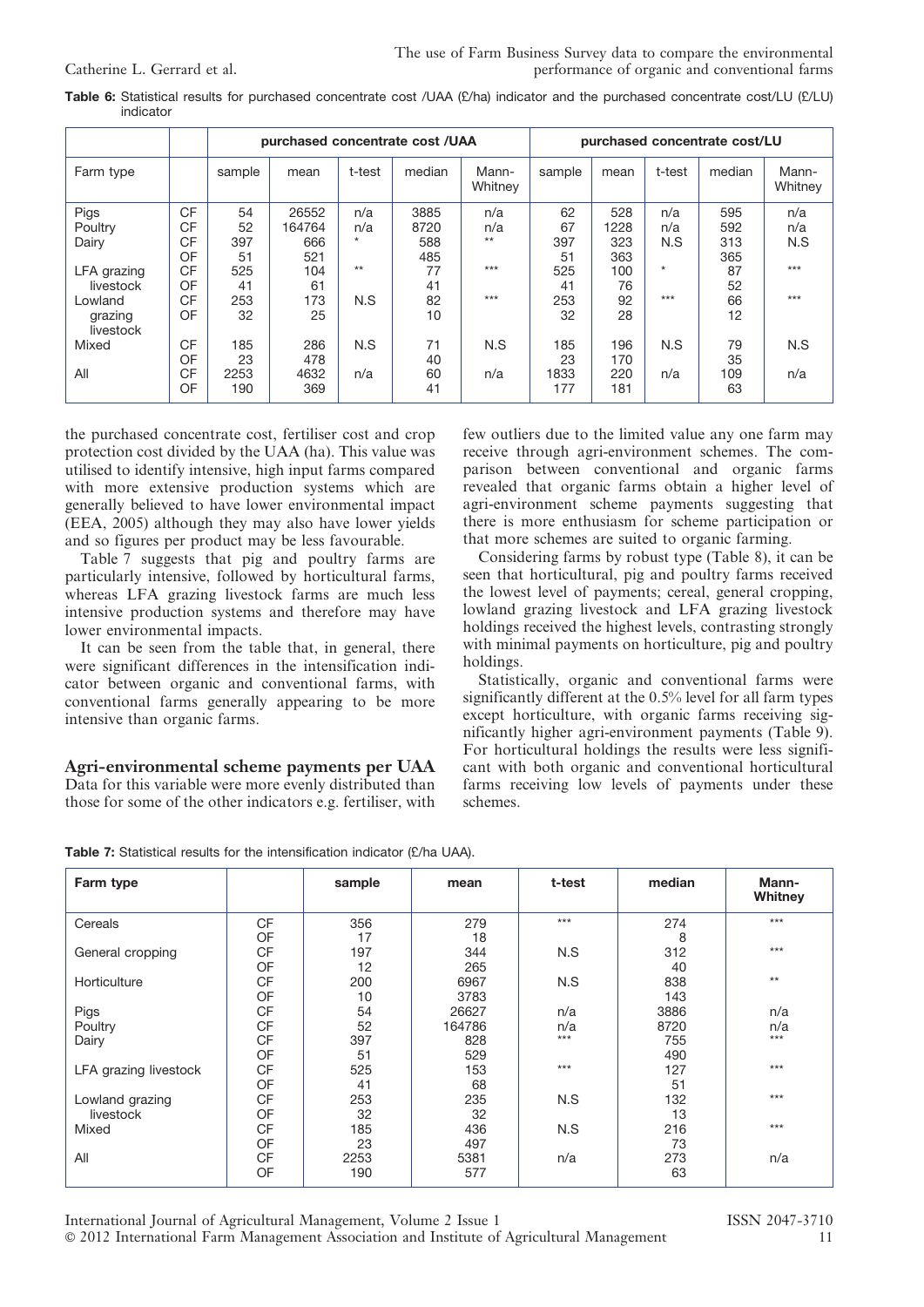The use of Farm Business Survey data to compare the environmental performance of organic and conventional farms Catherine L. Gerrard et al.

| Farm type        |           | sample | mean | t-test | median | Mann-<br>Whitney |
|------------------|-----------|--------|------|--------|--------|------------------|
| Cereals          | <b>CF</b> | 356    | 39   | $***$  | 30     | $***$            |
|                  | OF        | 17     | 144  |        | 119    |                  |
| General cropping | <b>CF</b> | 197    | 34   | $***$  | 29     | $***$            |
|                  | OF        | 12     | 86   |        | 76     |                  |
| Horticulture     | <b>CF</b> | 200    | 10   | N.S    | 0      | $**$             |
|                  | OF        | 10     | 34   |        | 0      |                  |
| Pigs             | <b>CF</b> | 54     | 24   | n/a    | 0      | n/a              |
| Poultry          | <b>CF</b> | 52     | 14   | n/a    | 0      | n/a              |
| Dairy            | <b>CF</b> | 397    | 24   | $***$  | 20     | $***$            |
|                  | OF        | 51     | 85   |        | 61     |                  |
| LFA grazing      | <b>CF</b> | 525    | 37   | $***$  | 30     | $***$            |
| livestock        | OF        | 41     | 126  |        | 93     |                  |
| Lowland grazing  | <b>CF</b> | 253    | 40   | $***$  | 29     | $***$            |
| livestock        | OF        | 32     | 116  |        | 90     |                  |
| Mixed            | <b>CF</b> | 185    | 38   | $***$  | 30     | $***$            |
|                  | OF        | 23     | 87   |        | 70     |                  |
| All              | <b>CF</b> | 2253   | 32   | n/a    | 26     | n/a              |
|                  | OF        | 190    | 102  |        | 80     |                  |

Table 8: Statistical results for agri-environment scheme payments over UAA (£/ha):

#### Shannon crop diversity index

It has been postulated by some authors that greater cropping diversity (i.e. a greater range of crops being grown on the farm and a wider range of varieties within a crop) is associated with greater biodiversity in general (supporting a wider range of pollinators, and farmland birds, for instance) or with greater provision of ecosystem services and so has a positive environmental impact (Altieri, (1999); Hajjar et al., (2008)). One suggested means of assessing the cropping diversity on a farm is to use the Shannon index.

A higher Shannon index value is indicative of a more diverse range of crops. A farm with several small fields of different crops but a large proportion of one crop will have a lower Shannon diversity index than a farm with the same number of crops evenly divided across the farm.

The formula used to calculate the Shannon index in this study is very basic being based on nine widely grown crops, two of which (horticulture crops and permanent pasture) are categories for a number of different crops.

The results shown in Table 9 suggest that the highest index values, and greatest cropping diversity, occurred on general cropping farms, followed by cereals farms and mixed farms. The lowest cropping diversity, as might be expected occurs on grazing livestock farms (which would be expected to mainly consist of permanent grassland). For the majority of the farm types there is no significant difference between organic and conventional farms. For mixed farms and lowland grazing livestock farms there was a significant difference with organic farms having a lower index suggesting that they have lower diversity in the crops considered here than conventional farms. These results will be discussed later, in particular evaluating what they imply with regards to using this kind of index based on financial information.

#### Grazing livestock units per forage grazing

This indicator gives an indication of the amount of pressure on the grazing land and the reliance of the farm on external inputs.

| Table 9: Statistical results for the Shannon crop diversity indicator |  |  |  |
|-----------------------------------------------------------------------|--|--|--|

| Farm type        |           | sample | mean | t-test  | median | Mann-<br>Whitney |
|------------------|-----------|--------|------|---------|--------|------------------|
| Cereals          | <b>CF</b> | 356    |      | $\star$ | 1.05   | N.S              |
|                  | OF        | 16     | 0.81 |         | 0.69   |                  |
| General cropping | CF        | 196    | 1.14 | N.S     | 1.19   | N.S              |
|                  | OF        | 12     | 1.04 |         | 1.00   |                  |
| Horticulture     | CF        | 201    | 0.1  | N.S     | 0.00   | N.S              |
|                  | OF        | 10     | 0.13 |         | 0.00   |                  |
| Pigs             | <b>CF</b> | 42     | 0.28 | n/a     | 0.00   | n/a              |
| Poultry          | <b>CF</b> | 35     | 0.11 | n/a     | 0.00   | n/a              |
| Dairy            | <b>CF</b> | 387    | 0.18 | N.S     | 0.00   | N.S              |
|                  | OF        | 50     | 0.15 |         | 0.00   |                  |
| LFA grazing      | <b>CF</b> | 524    | 0.03 | N.S     | 0.00   | $\star$          |
| livestock        | OF        | 41     | 0.05 |         | 0.00   |                  |
| Lowland grazing  | <b>CF</b> | 251    | 0.14 | $***$   | 0.00   | $***$            |
| livestock        | OF        | 32     | 0.01 |         | 0.00   |                  |
| Mixed            | <b>CF</b> | 185    | 0.78 | $***$   | 0.75   | $***$            |
|                  | OF        | 23     | 0.51 |         | 0.58   |                  |
| All              | <b>CF</b> | 2209   | 0.4  | n/a     | 0.00   | n/a              |
|                  | OF        | 188    | 0.26 |         | 0.00   |                  |

ISSN 2047-3710 International Journal of Agricultural Management, Volume 2 Issue 1 12 **C** 2012 International Farm Management Association and Institute of Agricultural Management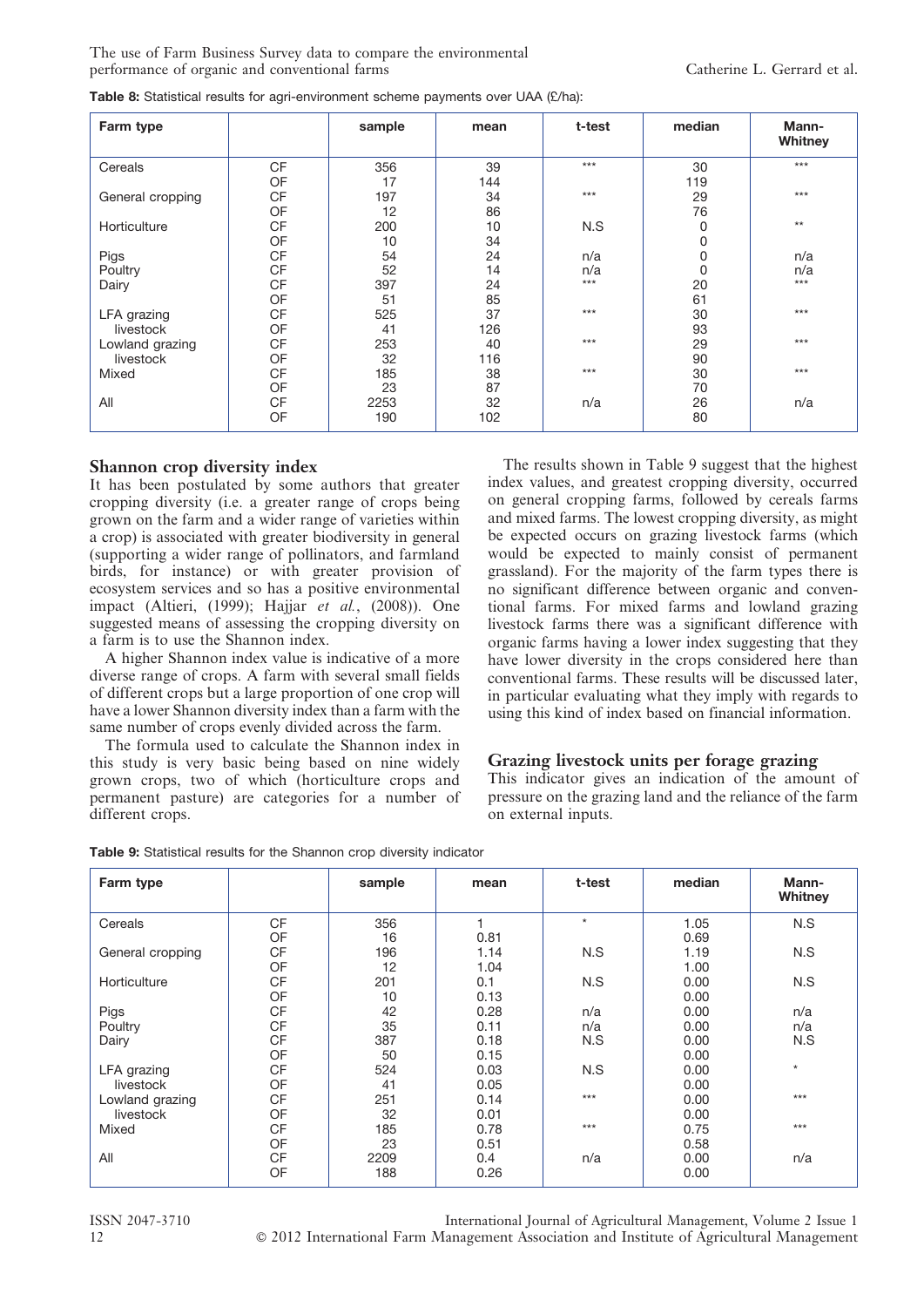| Farm type       |           | Sample | <b>Mean</b> | t-test  | <b>Median</b> | <b>Mann-</b><br>Whitney |
|-----------------|-----------|--------|-------------|---------|---------------|-------------------------|
| Dairy           | <b>CF</b> | 397    | 2.13        | $***$   | 2.06          | $***$                   |
|                 | OF        | 51     | 1.47        |         | 1.39          |                         |
| LFA grazing     | <b>CF</b> | 525    | 1.02        | $***$   | 0.95          | $\star$                 |
| livestock       | OF        | 41     | 0.81        |         | 0.77          |                         |
| Lowland grazing | <b>CF</b> | 253    | 1.56        | $\star$ | 1.3           | $***$                   |
| livestock       | OF        | 32     | 0.92        |         | 0.83          |                         |
| Mixed           | <b>CF</b> | 182    | 1.6         | N.S     | 1.24          | $***$                   |
|                 | OF        | 23     | 0.91        |         | 0.91          |                         |
| All             | <b>CF</b> | 2111   | 1.2         | n/a     | 1.02          | n/a                     |
|                 | OF        | 185    | 0.97        |         | 0.97          |                         |

Table 10: Statistical results for grazing livestock units per forage area (grazing LU/ha)

It can be seen from the results in Table 10 that LFA grazing livestock farms had the lowest stocking density, followed by lowland grazing farms and then dairy farms. There was a significant difference between all organic and conventional farm types with organic farms having lower stocking densities for all farm types.

#### Summary and discussion of differences

The results of the Mann-Whitney U test comparing organic and conventional farms showed that there were statistically significant differences between organic and conventional farms in terms of input costs. Fertiliser and crop protection costs were significantly higher for all conventional farm types when compared with organic holdings, reflecting the lower use of external inputs within organic cropping systems. This might be expected due to the strong emphasis on reducing these inputs in the organic regulations (EC No. 834/2007 and several implementing regulations) and agrees with the results of a meta-analysis of several LCA (life cycle analysis) studies comparing the environmental impacts of organic and conventional farming (Mondelaers et al., 2009a). Similarly, the IRENA intensification indicator indicated greater intensity for all conventional farm type median values, though t-test results were more variable. The results appear to confirm that in general, conventional farms tended to be more intensive than organic holdings.

With regards to purchased feed costs, significant differences between organic and conventional farms depended on the robust farm type. Purchased feed and purchased concentrate costs for dairy farms only showed differences of low statistical significance with organic farms having slightly higher costs per livestock unit. This was probably due to higher organic feed prices rather than higher usage. Nix (2011) quotes a price for concentrates for conventional dairy farming of £220 per tonne whereas Lampkin et al. (2011) quote a price range of £310–£400 for compound concentrate feeds for organic dairy farms. This difference in prices would be sufficient to explain the higher organic purchased feed cost in this study (especially given the low significance of the difference). It is not possible to confirm whether the differences are due to higher usage or higher feed cost using FBS data alone (it required additional information from farm management handbooks). This is one of the limitations of this form of analysis using costs as a proxy for physical amounts. However, by factoring in the average costs of organic and conventional feed for the

year it is possible to convert these cost figures into approximate usage figures.

For lowland grazing livestock there was a stronger significance, with organic farms having lower purchased feed costs. This was also reflected in LFA grazing livestock farms although with a slightly lower significance. Given the emphasis in organic farming on homegrown feed and the farm being a closed system the expectation would be that in general organic farms would use less bought-in feed. Thus these lower purchased feed costs appear reasonable.

Dairy and lowland grazing livestock farms showed significant differences in stocking density between organic and conventional management with organic farms tending to have lower stocking densities, again this is in accordance with the organic regulations. LFA grazing livestock farm differences were only significant at the 5% level, perhaps reflecting the fact that such farms tend to be unable to support larger stocking densities regardless of management system. Again, these results would appear to be reasonable and so suggest that the indicator is valid and works as a good proxy for level of intensification.

The Shannon index results indicated that some types of organic farms (mixed and grazing holdings) appear to have less cropping variety than conventional holdings, contradicting the findings of Mondelaers et al. (2009a) that organic farms generally have high agri-biodiversity. As discussed previously, the Shannon crop diversity index was calculated using the crop fractions of a selection of crops and the denominator was taken as the total of these. It must, therefore, be considered that a farm with a zero index (i.e. if the only crop, from those considered, that it grows is for example permanent grass) signifies that it only has one of the crops considered. It may be that a large diversity of other crops is grown on the farm but were not considered here. Additionally, permanent grass may include a large number of species of grass, legumes and various herbs. This is not recorded in the FBS and so cannot be derived from the data. As stated by Magurran (2006) in discussing the Shannon index, 'A more substantial source of error arises when the sample does not include all the species in the community'. Thus, the fact that the FBS does not record crop varieties or break down permanent pasture into species means that the Shannon index calculated here is prone to issues. This highlights one important limitation of using FBS/FADN data to derive environmental indicators: The data are obtained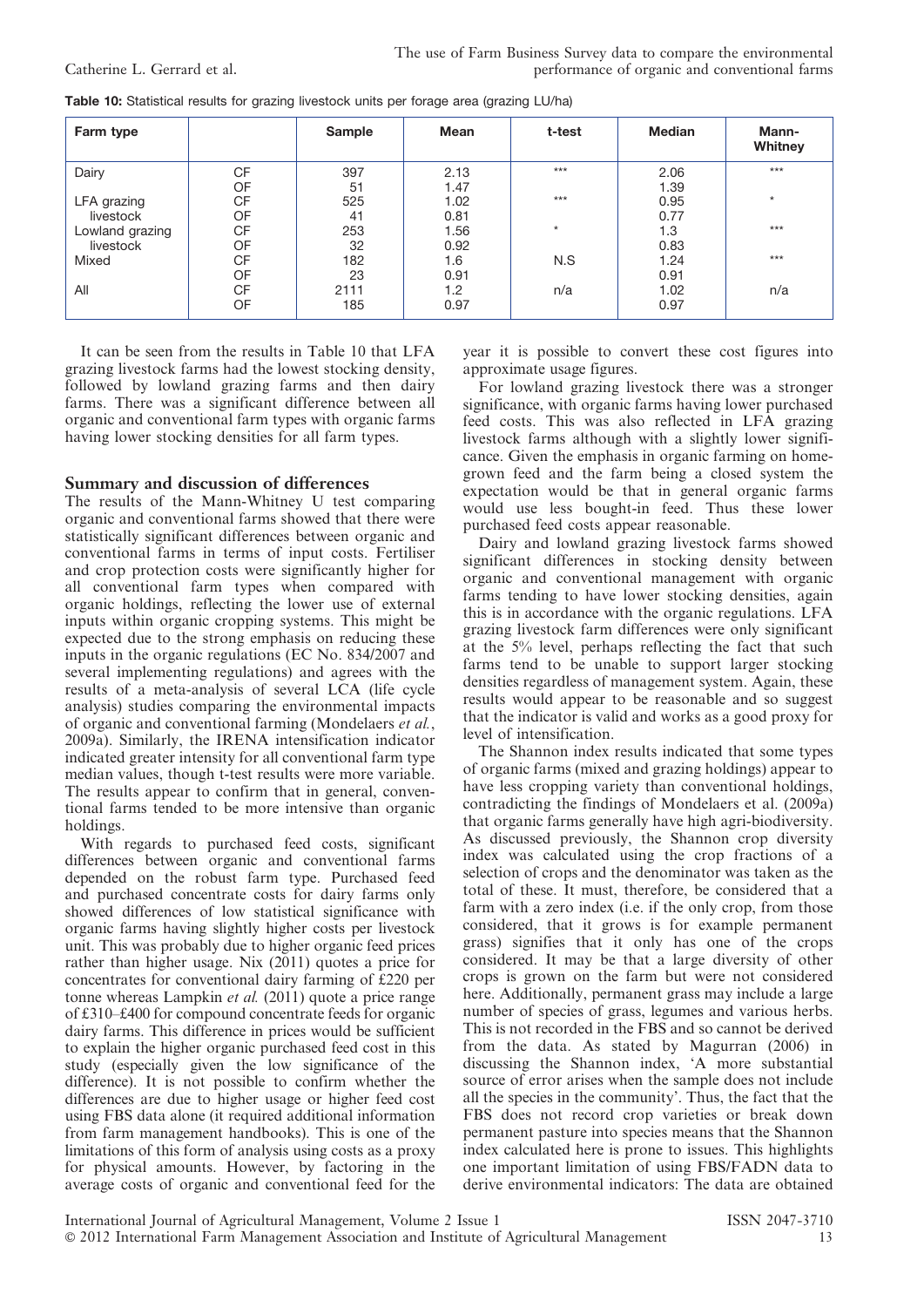for financial reasons and so may not contain all the information which would be desirable to measure environmental factors to best effect. This suggests that, while the other indirect indicators included in this study have proved to be useful and effective, this type of index requires more information than can currently be provided by financial surveys. Indeed as stated by Magurran (2006) there are concerns about using the Shannon index in an ecological context (due, in part, to its need to include all species in the community – often an unknown when ecological assessments are being carried out) and other measures of biological diversity and being used in preference to the Shannon index in these contexts.

### 4. Discussion and Conclusions

The indicators used in this study were selected because they are well-established environmental indicators which have been used in a number of previous studies (Corson et al., 2010; Dennis, 2009; EEA, 2005; Westbury *et al.*, 2011) and have been shown to provide useful information on the environmental performance of farms. The aim of this study was to assess whether it was possible to derive these environmental indicators from the financial data contained within the Farm Business Survey database and to use them to compare the performance of organic and conventional farms. Only indicators that could be derived from FBS data or on-farm financial records were considered, because such data is recorded on a regular basis from a large number of farms and across a number of countries (FADN). Other indicators have been suggested by other authors (Cooper et al., 2009; Halberg et al., 2005b) but would not be possible to derive from financial data and so were not considered here.

#### Advantages and limitations in the use of FBS data for assessing environmental performance

This analysis found the use of FBS variables to provide indirect environmental indicators to be challenging at times but found that it could provide some useful indication of environmental performance (i.e. detecting statistically significant differences between farms managed under organic or conventional methods) as will be discussed in the next section. The Farm Business Survey is primarily designed to obtain financial data and so is not designed to provide environmental data, but it records some information which can be used as a 'proxy' for direct environmental measurements.

As was pointed out by Westbury et al. (2011) the FBS lacks information about environmental features (such as hedgerows), intensity of cultivation and management of grassland and this limits the type of environmental indicator that can be derived from the survey. Similarly the lack of information about crop varieties or the number of species present in permanent pasture was highlighted above as a limitation in trying to use the Shannon index with these data. If such elements were added to the FBS this would allow a greater range of indicators to be used.

The significant advantages of using FBS data include its sample size, historical database and ability to distinguish between organic and conventional holdings. However, one of the limitations of this type of analysis using FBS data is the lack of quantitative data for inputs. Prices may vary significantly between organic and conventional feeds (as shown by the dairy results in this study), fertilisers and crop protection products and so comparing the cost for organic farms to the cost to conventional farms or the costs of two different types of fertiliser does not necessarily equate to comparing physical quantities used, even within the same year. This use of cost as a proxy for physical quantities is more unreliable if comparisons are taking place over several years, e.g. if using the indicators to track changes in environmental performance over time. In this case standard costs or price index data would need to be used to derive physical quantities from cost as otherwise inflation and other price fluctuations would affect the results. In this case it would be more accurate to ascertain the proportion of different feeds, fertilisers, crop protection products used in each year and by different types of farms and to then combine this information with standard costs (i.e. costs which were pertaining for those products at that point in time), as carried out by Corson et al. (2010). By taking this approach it is possible to obtain a much more accurate estimate of physical inputs from cost data. Alternatively, Westbury et al. (2011) suggested that adding specific estimates of fertiliser and pesticide use per hectare to the data collected within the FBS would improve precision further.

The results presented here suggest that these indicators are identifying expected differences between organic and conventional farming (in a statistically significant manner) and so are potentially useful in assessing environmental performance. However, the limitations discussed in this section mean that some indicators cannot be derived using financial data.

At present the authors are not aware of any environmental surveys carried out on a large sample of farms (equivalent in scale to FADN) on a regular basis across all countries of the EU. Being able to use indirect indicators of environmental performance derived from FBS/farm accountant type data would therefore be very valuable. The FBS is part of the EU FADN and so indirect indicators derived from economic data can usually be used across the EU. Farm Business information is recorded annually in the UK and has been recorded for a number of years in most EU countries and so retrospective studies can be carried out using these data as well as tracking of current changes in management practices. Comparisons between countries are also possible. It is therefore of interest to test the validity of these indicators and to assess whether they can be effective in assessing environmental performance. This is discussed below.

#### Discussion of indicator results – verification of the indicators

The results presented here contrast with those of Westbury et al. (2011). They concluded that either agri-environment scheme participation was not always associated with better environmental performance or that FADN indicator data were not able to detect differences in environmental performance. In the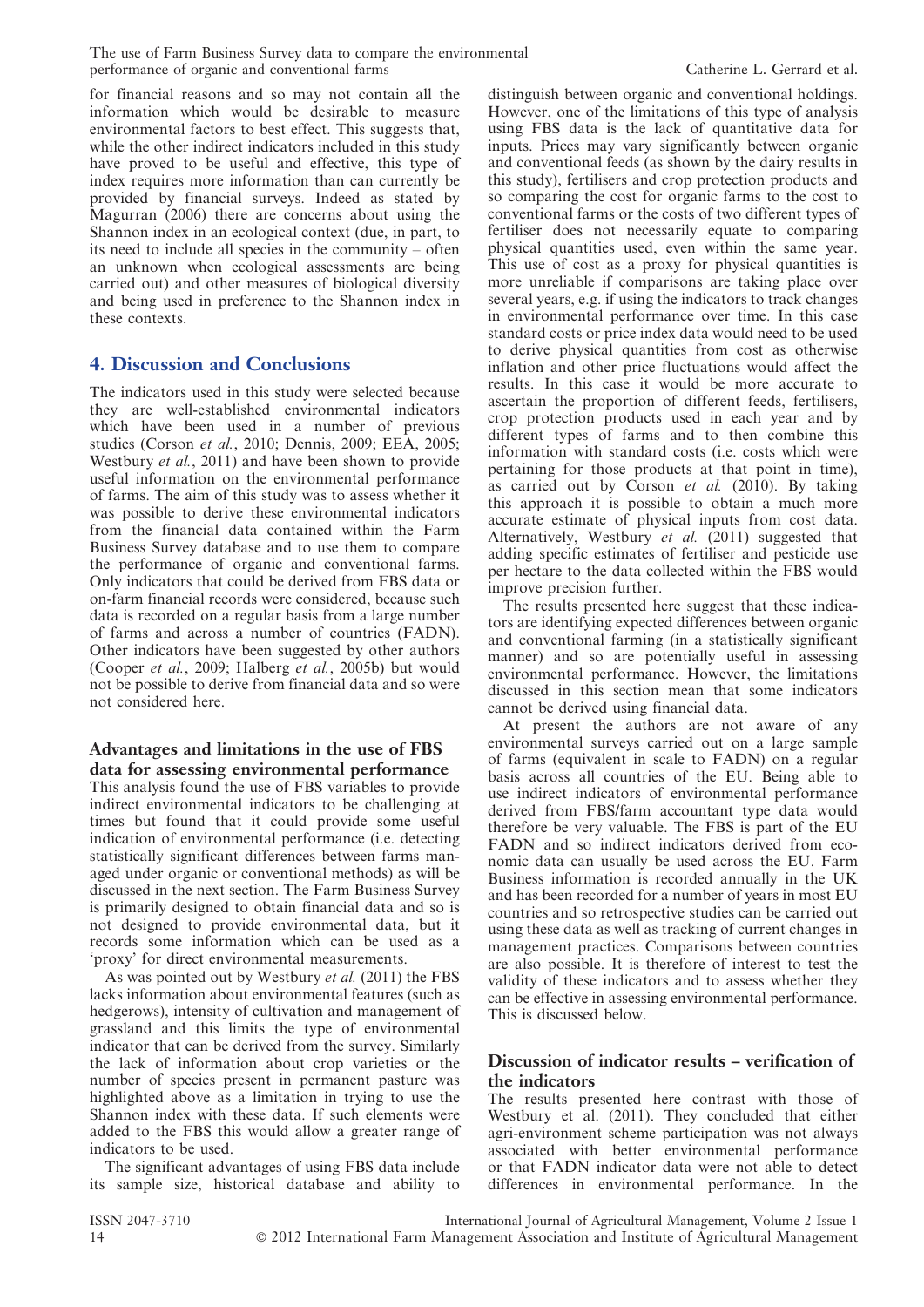current study, the FBS derived indirect environmental indicators detected statistically significant differences between organic and conventional holdings in line with the findings of Mondelaers et al. (2009) in a metaanalysis of research comparing the environmental impact of organic and conventional farming.

The results with regards to the Shannon index, while they may appear negative, are also important as they show that not all indicators developed in an environmental context can be derived from financial information, some are best suited to on-farm assessments or more detailed environmental surveys. However, the results of this study suggest that most of the indirect indicators investigated (with the exception of the Shannon index) can be used to assess some aspects of environmental performance and identify statistically significant differences between organic and conventional production. This suggests that they are sufficiently sensitive to differing management techniques to be used to assess some aspects of environmental performance. This means that annual economic surveys such as the FBS can be used to give some environmental information, tracking changes over time and comparing countries through the EU.

#### Policy and societal context

Many industries, including agriculture are currently coming under closer scrutiny as concerns grow about their impact on greenhouse gas emissions, and therefore climate change, biodiversity, water and air quality and use of scarce resources.

As a result of these public concerns over the environmental impact of agriculture there is increasing interest amongst policy makers in encouraging farmers to consider the environment and to provide environmental benefits /reduce negative environmental impacts of farming. As a result, agri-environment schemes to encourage environmental benefits through agriculture have operated in all EU countries. Beyond these schemes, there is current discussion over 'greening' of the CAP as part of the 2014– 2020 reforms. This is likely to result in Pillar One changing from being a policy put in place to encourage high levels of food production to ease food security concerns to being a policy encouraging more environmentally friendly farming (beyond cross-compliance measures) by having 30% of Pillar One dependent on carrying out environmentally supportive practices defined in legislation (European Commission, 2011). To monitor such policy measures, governments require means of monitoring its impact and being able to make use of current surveys which are carried out across the EU as part of the FADN could be very valuable in this context. It would allow the basic environmental assessment of agriculture through indicators which do not require additional surveys and therefore additional funds at a time of financial austerity.

There is also a great deal of interest from consumers in the environmental impact of the food that they eat. Recent studies of the motivation of consumers of organic foods have found that motives include environmental concerns as well as personal motives such as perceived health benefits (Hughner et al., 2007; Mondelaers et al., 2009b; Zander and Hamm, 2010). The recently introduced LEAF (linking environment and farming) marque is further evidence of consumers' interest in the environmental impact of their food as is recent marketing of certain products such as Jordan's cereals based on their environmental credentials. Membership of LEAF and of the farm assurance scheme is recorded in FBS as is organic status making it possible to also use these sorts of indicators to see whether there are significant differences between these farms and farms which are not members of such schemes.

#### Conclusions and future work

It appears from the analysis presented here that it is possible to use financial survey data such as the FBS to provide indirect information on the environmental performance of farms and it is possible to provide comparisons across different types of farms and farming systems. Extending these indicators to FADN data at EU level could allow policy-makers to track performance of some key agri-environmental aspects, to help monitor the impact of policy decisions and of changes in farm management approaches (e.g. a change in the proportion of organic farms within a country, the impact of an increased emphasis on the environment within the CAP). Furthermore this type of approach could be extended and used by farm consultants/ managers to use financial information (usually recorded for taxation reasons) to assess some aspects of environmental performance on an individual farm or group of farms.

Indeed, as useful as individual indicators may be, it is possible that combining a range of indicators, such as the IRENA intensity indicator and others into an overall score that takes account of intensity, crop variation, variation in habitat and stocking rates, as well as agri-environment payments could provide an overall score, in a similar approach to that taken by Gomez-Limon and Sanchez-Fernandez (2010). Although an indirect measure of environmental performance may never achieve a perfect assessment a combined score could be weighted to reflect the relative importance of the various factors.

Ultimately, it would be very useful if physical quantities e.g. of fertilisers and concentrates were included in FADN data such as the FBS (the Northern Irish FBS already includes some physical quantities e.g. feedstuffs including concentrates), as this would allow more accurate input indicators to be derived. Also, if the CAP is given more environmental emphasis then the inclusion of additional direct environmental information in FADN data would be very helpful to researchers and policy-makers as was previously discussed by Westbury et al. (2011).

Notwithstanding the limitations mentioned earlier and these possibilities for future improvement to this approach, the results presented here show that it is possible to use indicators derived from financial information to give a reasonable and valid comparison of environmental performance.

#### About the authors

Dr Catherine Gerrard is a data analyst at Organic Research Centre with a PhD in applied mathematics, masters in applied equine science and the ACA